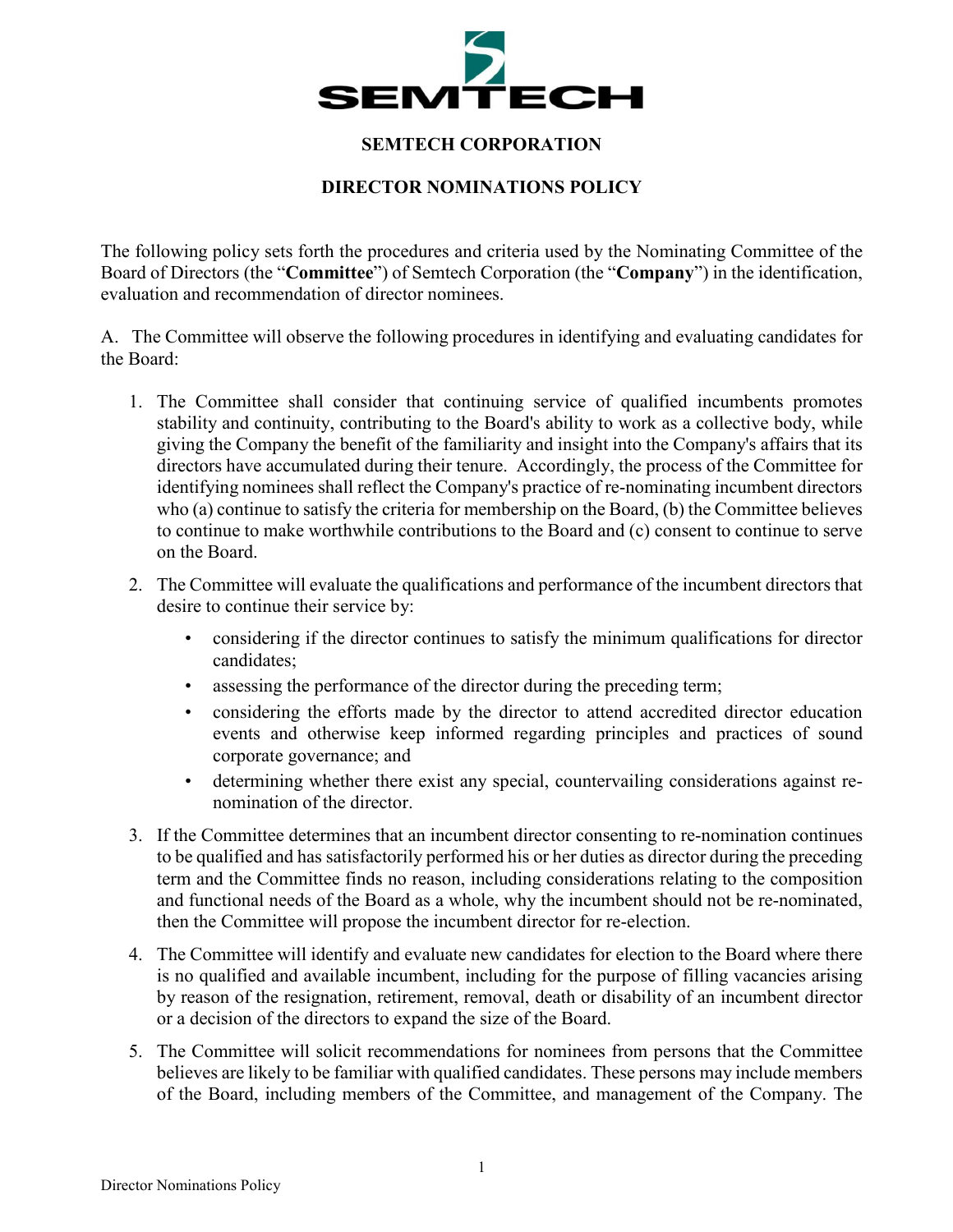Committee may also engage a professional search firm to assist in identifying qualified candidates.

- 6. As to each recommended candidate that the Committee believes merits consideration, the Committee will:
	- assemble information on the background and qualifications of the candidate, including information concerning the candidate required to be disclosed in the Company's proxy statement under the rules of the SEC and any relationship between the candidate and the person or persons recommending the candidate;
	- determine if the candidate satisfies the minimum qualifications;
	- determine if the candidate possesses any of the specific qualities or skills that must be possessed by one or more members of the Board by law or listing regulation;
	- consider the contribution that the candidate can be expected to make to the overall functioning of the Board; and
	- consider the extent to which the membership of the candidate on the Board will promote diversity among the directors.
- 7. It is appropriate for the Committee, in its discretion, to solicit the views of the Chief Executive Officer, other members of the Company's senior management, and other members of the Board regarding the qualifications and suitability of candidates.
- 8. In its discretion, the Committee may designate one or more of its members (or the entire Committee) to interview any proposed candidate.
- 9. Based on all available information and relevant considerations, the Committee will select a candidate who in its view is most suited for membership on the Board.
- 10. In making its selection, the Committee will evaluate candidates proposed by shareholders under criteria similar to the evaluation of other candidates, except that the Committee may consider, as one of the factors in its evaluation of shareholder recommended nominees, the size and duration of the interest of the recommending shareholder or shareholder group in the equity of the Company and whether the recommending shareholder intends to continue holding that interest at least through the time of the annual meeting.
- 11. The Committee shall maintain appropriate records regarding its process of identifying and evaluating candidates for election to the Board.
- B. The Committee will use the following criteria in identifying and evaluating candidates for the Board, as the Board believes that its members must possess certain basic personal and professional qualities in order to properly discharge their fiduciary duties to shareholders, provide effective oversight of the management of the Company, and monitor the Company's adherence to principles of sound corporate governance:

All persons nominated to serve as a director of the Company should possess the minimum qualifications described below. These are only threshold criteria, and the Committee should also consider the contributions that a candidate can be expected to make to the collective functioning of the Board based upon the totality of the candidate's credentials, experience and expertise, the composition of the Board at the time, and other relevant circumstances.

1. Integrity. All candidates must be individuals of personal integrity and ethical character.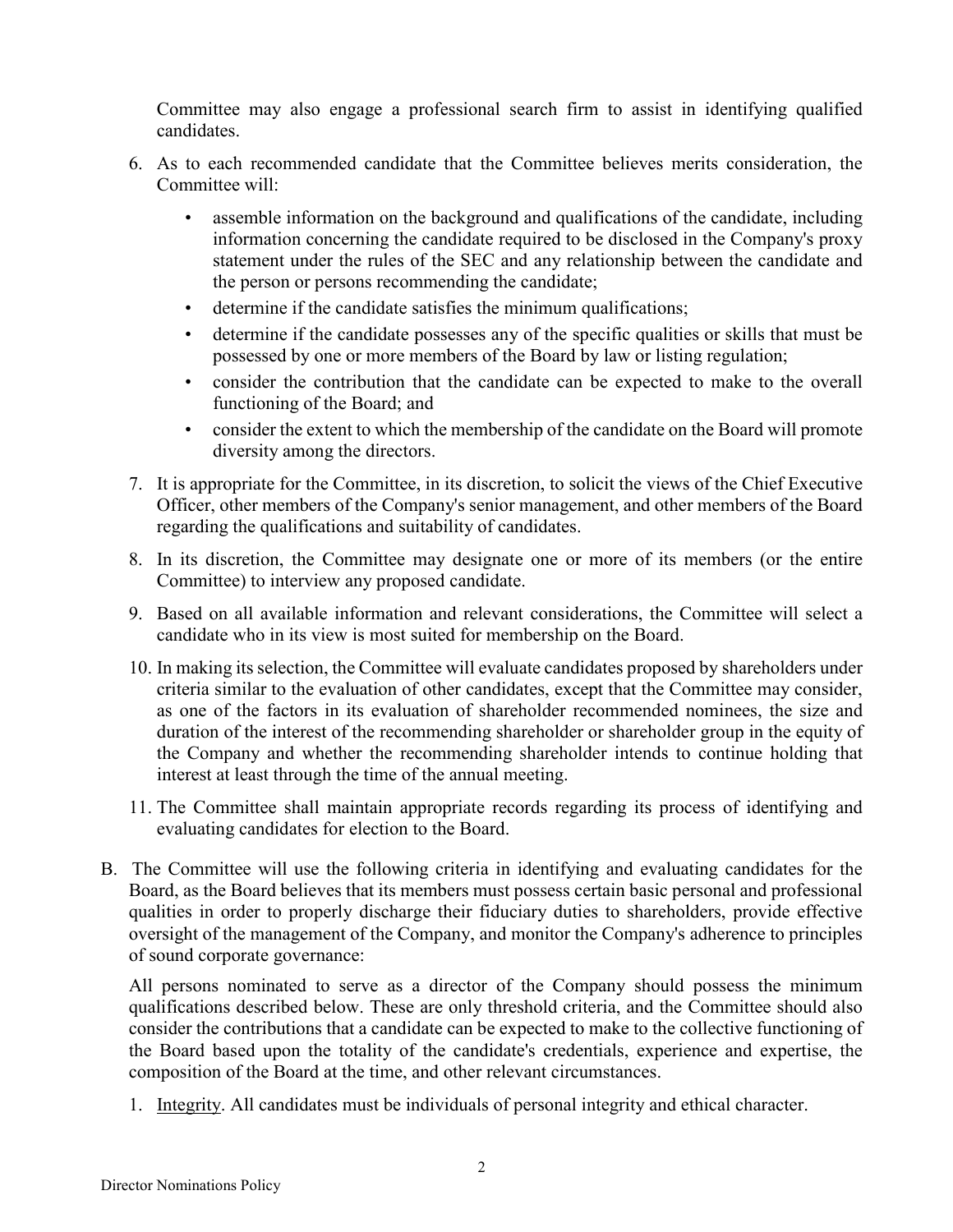- 2. Absence of Conflicts of Interest. Candidates should not have any interests that would materially impair his or her ability to (i) exercise independent judgment, or (ii) otherwise discharge the fiduciary duties owed as a director to the Company and its shareholders.
- 3. Fair and Equal Representation. Candidates must be able to represent fairly and equally all shareholders of the Company without favoring or advancing any particular shareholder or other constituency of the Company.
- 4. Achievement. Candidates must have demonstrated achievement in one or more fields of business, professional, governmental, communal, scientific or educational endeavor.
- 5. Oversight. Candidates are expected to have sound judgment, borne of management or policymaking experience (which may be as an advisor or consultant), that demonstrates an ability to function effectively in an oversight role.
- 6. Business Understanding. Candidates must have a general appreciation regarding major issues facing public companies of a size and operational scope similar to the Company, including regulatory obligations and governance concerns of a public issuer; strategic business planning; competition in a global economy; and basic concepts of corporate finance.
- 7. Available Time. Candidates must be prepared to devote adequate time to the Board and its committees. It is expected that each candidate will be available to attend all meetings of the Board and any committees on which the candidate will serve, as well as the Company's annual meeting of shareholders. In this regard, the following limitations are imposed on the Company's directors:
	- Directors who are executive officers of the Company may serve on the boards of no more than one other public company and up to two private companies with the approval of the Board;
	- Directors who are chief executive officers or senior executives of public corporations or large non-profit entities may serve on the Boards of no more than one other public company; and
	- All other Directors may serve on the boards of no more than three other public companies.
- 8. Limited Exceptions. Under exceptional and limited circumstances, the Committee may approve the candidacy of a nominee who does not satisfy all of these requirements if it believes the service of such nominee is in the best interests of the Company and its shareholders.
- 9. Additional Qualifications. In approving candidates for election as director, the Committee will also assure that:
	- at least a majority of the directors serving at any time on the Board are independent, as defined by the relevant Securities and Exchange Commission ("**SEC**") and Nasdaq Stock Market ("**Nasdaq**") rules;
	- at least three of the directors satisfy the financial literacy requirements required for service on the audit committee under Nasdaq rules;
	- at least one of the directors qualifies as an audit committee financial expert under SEC rules;
	- at least some of the independent directors have experience as senior executives of a public or substantial private company; and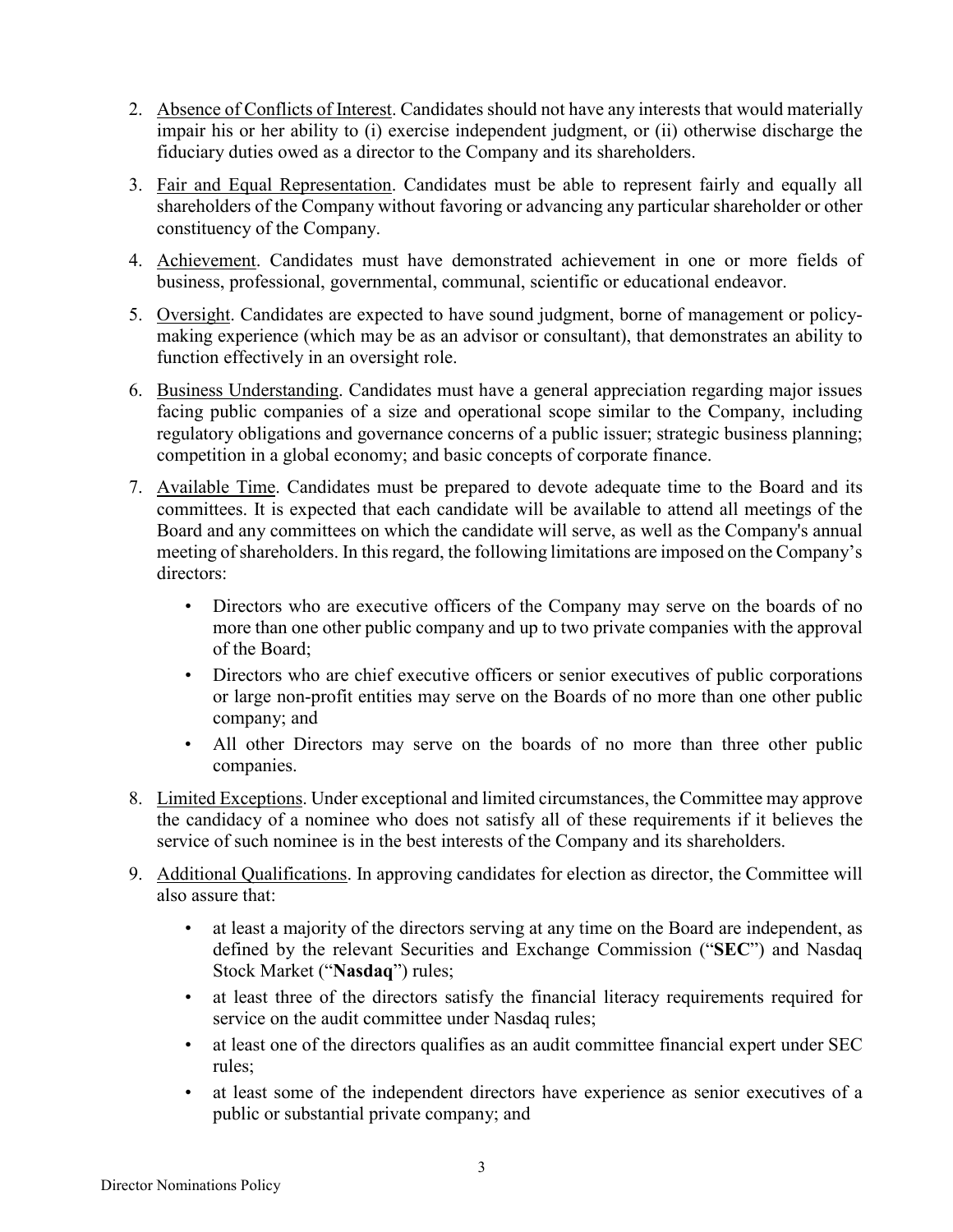- at least some of the independent directors have general familiarity with an industry or industries in which the Company conducts a substantial portion of its business or in related industries.
- 10. Diversity. The Committee will seek to promote an appropriate diversity on the Board of professional background, experience, expertise, perspective, age, gender, and ethnicity.
- C. The Committee will fully and fairly consider, in the same manner in which it considers any other candidate for Board membership, any candidate submitted by a shareholder that adheres to the following procedure, provided however, that in evaluating shareholder-recommended nominees the Committee may consider the size and duration of the recommending shareholder's equity interest in the Company and whether the recommending shareholder intends to continue holding that interest at least through the time of the annual meeting:
	- 1. Manner and Address for Submission. All shareholder nominating recommendations must be in writing, addressed to the Company in care of the Secretary at the Company's headquarters. Submissions must be made by certified mail or commercial courier service (Federal Express, for example). Hand delivered or emailed submissions will not be considered.
	- 2. Information Concerning the Recommending Shareholders. A nominating recommendation must conform to the requirements of Sec. 2.12 of the Bylaws of the Company. In addition, such nominating recommendation must be accompanied by the following information concerning each recommending shareholder:
		- The name and address, including telephone number, of the recommending shareholder;
		- The number of the Company's shares owned by the recommending shareholder and the time period for which such shares have been held;
		- If the recommending shareholder is not a shareholder of record, a statement from the record holder of the shares verifying the holdings of the shareholder and a statement from the recommending shareholder of the length of time that the shares have been held; and
		- A statement from the shareholder as to whether the shareholder has a good faith intention to continue to hold the reported shares through the date of the Company's next annual meeting of shareholders.
	- 3. Information Concerning the Proposed Nominee. A nominating recommendation must be accompanied by the following information, and any other information as required by the Bylaws of the Company concerning the proposed nominee:
		- the information required by Item 401 of SEC Regulation S-K (generally providing for disclosure of the name, address, any arrangements or understanding regarding nomination and five year business experience of the proposed nominee, any directorships held during the past five years, as well as information regarding certain types of legal proceedings within the past ten years involving the nominee);
		- the information required by Item 403 of SEC Regulation S-K (generally providing for disclosure regarding the proposed nominee's ownership of securities of the Company); and